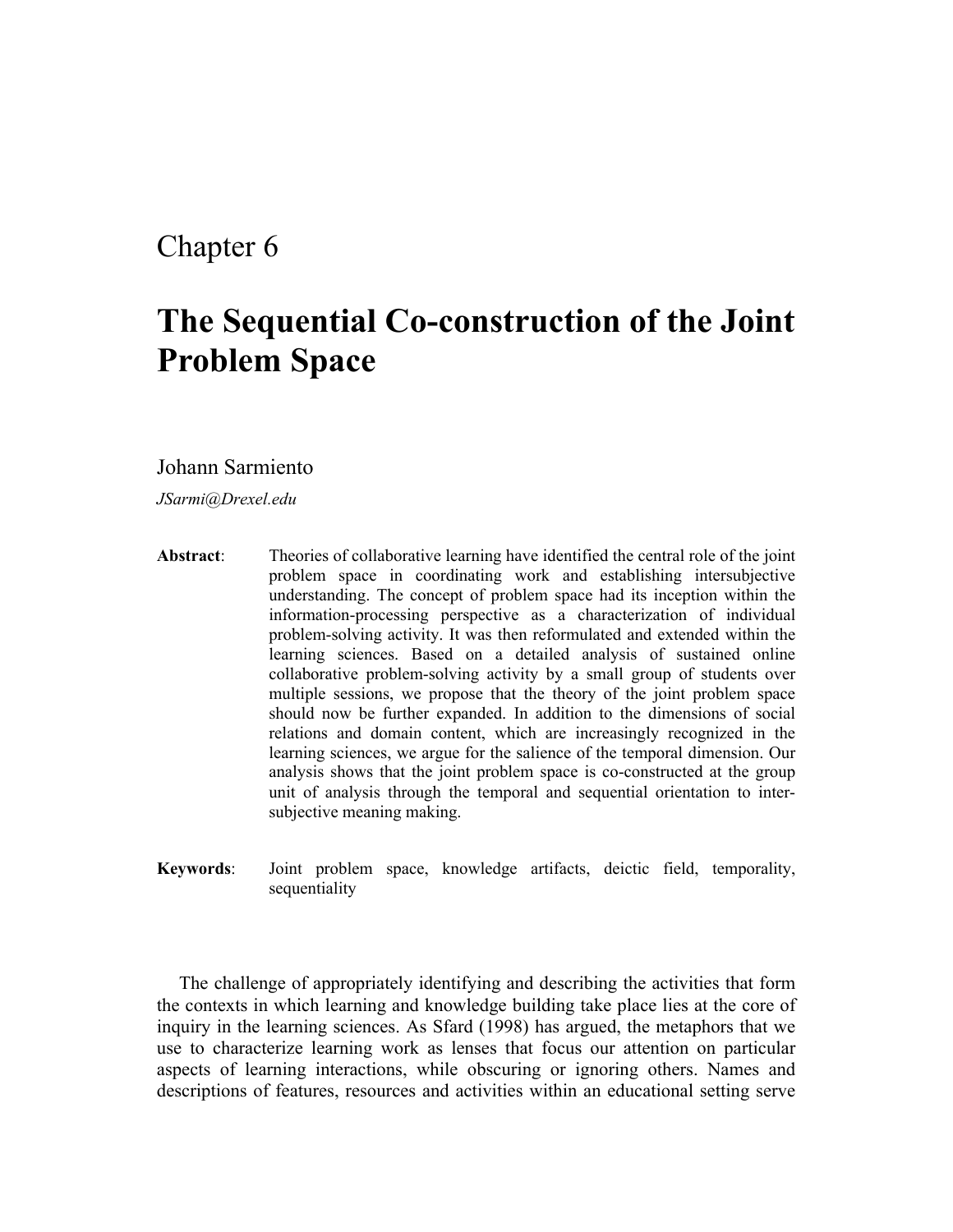as the building blocks for structuring inquiry about learning and its dynamics. In this chapter we investigate the construct of the "joint problem space" (JPS) as a metaphor for the social order that is established in small-group problem-solving interactions. We trace the development of this concept within the learning sciences and consider what it might mean in an analysis of actual student interactions.

Theory within the learning sciences is largely fueled by the tension between socio-cognitive and socio-cultural traditions. This tension appears in Sfard's contrast of the acquisitionist and participationist metaphors, in allegiances to Piaget versus Vygotsky, in quantitative as opposed to descriptive methodologies and in individualistic or social foci. The concept of JPS has straddled this divide since its inception. Through our fine-grained analysis of the way that the JPS is coconstructed in an informative case study, we have come to the conclusion that the JPS should be understood as fundamentally a result of group interaction rather than individual cognition. To demonstrate this, we will return to the origin of the earlier concept of *problem space* in the heyday of cognitive science. We will then trace the application of this characterization of individual cognition to the group phenomenon of *joint problem space*. More recent studies of small group collaboration highlight *content and relational dimensions* of the JPS. Our empirical analysis suggests a third structural dimension: *temporal sequentiality*.

The JPS can now be seen as a *socio-temporal-semantic field*, co-constructed through interactions such as collective remembering and providing the basis for shared understanding of meaning. Processes of *group cognition* both sustain and are sustained by the JPS. The JPS is seen as an *interactional* phenomenon at the smallgroup unit of analysis, rather than as a convergence of mental representations of individuals as is often understood within theories of cognitive change and common ground. That is, the JPS is established and maintained through the sequential relationship of interactions among group participants as they build upon past actions, current situations and future opportunities of their group activity. Individual mental representations are possible spin-offs of the JPS, rather than causes of it.

#### **Problem Spaces**

 Joint activity—the kind of activity that can take place when multiple participants engage with each other collaboratively—offers a uniquely advantageous context for the investigation of human reasoning. Not only are the reasoning processes that characterize joint activity visibly distributed across multiple participants (e.g., Hutchins, 1996), but they are also essentially shaped by the way that material and conceptual artifacts are integrated into activity (Vygotsky, 1930/1978) and the way that activity evolves over time (Reimann, 2007). For instance, Teasley & Roschelle (1993) analyze the recordable discourse of dyads using a physics software simulation to explore concepts such as velocity and acceleration, and propose the notion of a joint problem space (JPS) to explain how collaborative activity gets structured in this context. The JPS "knowledge structure" was presented as integrating: goals, descriptions of the current problem state and awareness of available problem-solving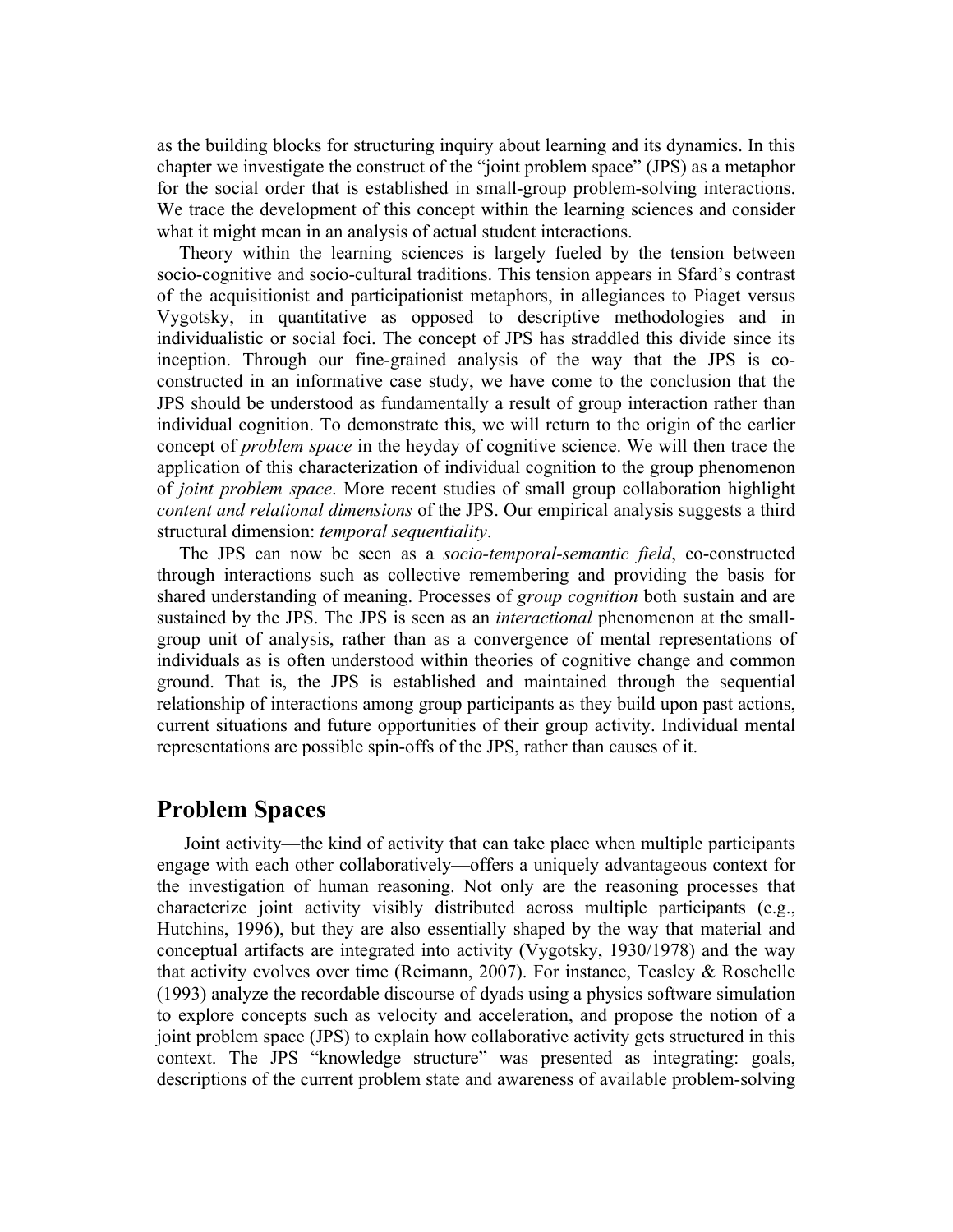actions. The space was characterized as being "shared" in the sense that both members of the dyad oriented to its construction and maintenance.

At first glance, the concept of a "joint problem space" may appear closely related to the original concept of "problem space" advanced within the informationprocessing perspective on human problem solving which originated in the collaborative work of Newell  $\&$  Simon (1980). Newell  $\&$  Simon concentrated on building a "process theory" describing the performance of individual "intelligent adults in our own culture," working on short and "moderately difficult problems of a symbolic nature" (p. 3), where "motivation is not a question and emotion is not aroused" (p. 53). To achieve this, they explicitly excluded group activity as well as "long-term integrated activities" involving multiple episodes of action over longer periods of time (p. 4). Central to their theory is the idea that to solve a task or problem, one must "adapt" to the environment presented by the problem (the "task environment") by constructing an *internal representation* of the problem's relevant elements (a "problem space"). The concept of problem space was then introduced as a "neutral and objective way of talking about the responses of the subject, including his internal thinking responses, as he goes about dealing with the stimulus situation"  $(p.59)$ .

This space, mostly viewed as internal or mental but sometimes related to external resources as well (e.g., Kotovsky & Simon, 1990), is commonly presented as a graph with nodes and links. A person is assumed to understand a task correctly when she has successfully constructed a problem space representation containing or "encoding": a set of states of knowledge including the initial state of the problem, the goal state and the necessary intermediate states, as well as operators for changing from one state into another, constraints determining allowable states and moves, and any other encodings of knowledge such as problem-solving heuristics and the like (pp. 59  $\&$  810). Problem solving proceeds as the subject works from the initial state in her mental space, purposefully creating and exploring possible solution paths, testing and evaluating the results obtained. This process is commonly characterized as "search" on the problem space—and search, as an activity, becomes the central phenomenon theorized. The level of detail offered about candidate search processes is, undoubtedly, one aspect in which this theory rivals other less specified proposals. For instance, search methods such as breadth first, depth first, branch and bound, bidirectional, heuristic best first, hill climbing, etc. have been offered as descriptions of the processes followed by human problem solvers in different contexts (Newell, 1980).

#### **The Joint Problem Space**

The characterization of the joint problem space advanced by Teasley & Roschelle (1993), despite superficial similarities to the information-processing concept of problem space, goes beyond simply being a collective reformulation of it. From their perspective, social interaction in the context of problem-solving activity occurs in relation to a shared conception of the problem which is in itself constituted through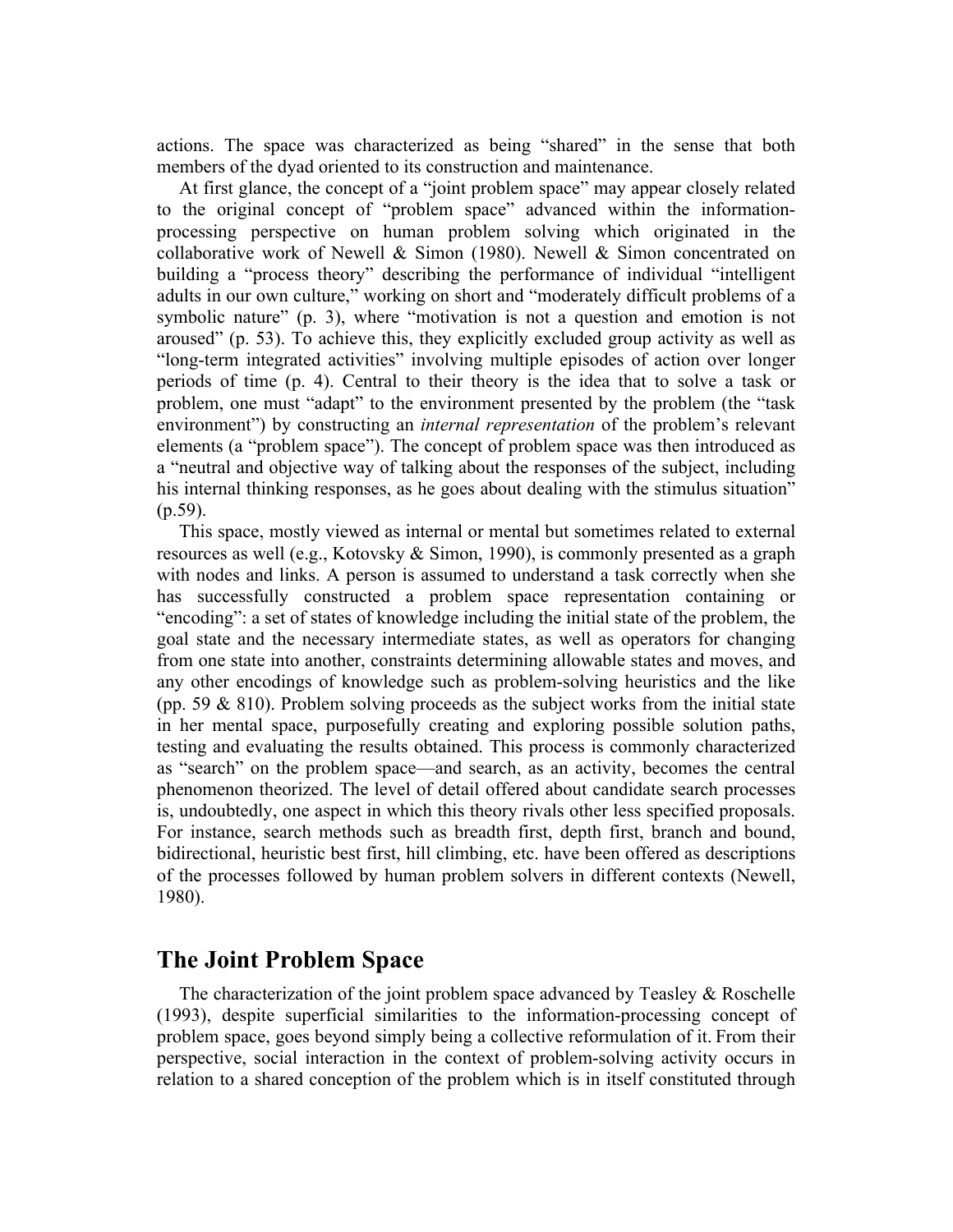the collaborative process of coordinating communication, action and representation in a particular context of activity; not restricted to or primarily driven by individual mental states.

This perspective—as well as the authors' method of analysis—is closely related to the ethnomethodological position regarding the nature of shared agreements as "various social methods for accomplishing the member's recognition that something was said-according-to-a-rule, and not the demonstrable matching of substantive matters." From this perspective, a common understanding becomes a feature of an interaction (an operation, in Garfinkel's terms)—"rather than a common intersection of overlapping sets" (Garfinkel, 1967, p.30), as discussions of "shared mental models" (Salas & Fiore, 2004) or "common ground" (Clark & Brennan, 1991) sometimes seem to portray. A "shared agreement" or a "mutual conception of the problem" is then the emergent and situated result of the participants' interactions tied to their context of activity. In the words of Roschelle & Teasley, it is "the coordinated production of talk and action by two participants (that) enabled this construction and maintenance (of the joint problem space) to succeed" (1993, p. 254).

Beyond the identification of relevant resources, an effective account of the problem-solving process requires a description of the fundamental activities involved. Roschelle (1992) presents a summary description of such activities associated with the JPS when he states that the process of the students' incremental achievement of convergent meaning through interaction can be characterized by four primary features of activity, synthesized in Figure 6-1.

- (a) The production of a deep-featured situation, in relation to
- (b) The interplay of physical metaphors, through the constructive use of
- (c) Interactive cycles of conversational turn-taking, constrained by
- (d) The application of progressively higher standards of evidence for convergence.

*Figure 6-1. Primary features of achieving convergent conceptual change.*

#### **A Joint Problem Space in VMT**

Testing and expanding the proposed construct of the JPS requires, then, the ability to recognize these features in interaction. In order to do this and to support the next steps in our exploration of the construct of problem space, we would like to introduce here one particular problem situation used as part of the Virtual Math Teams (VMT) project (Figure 6-2).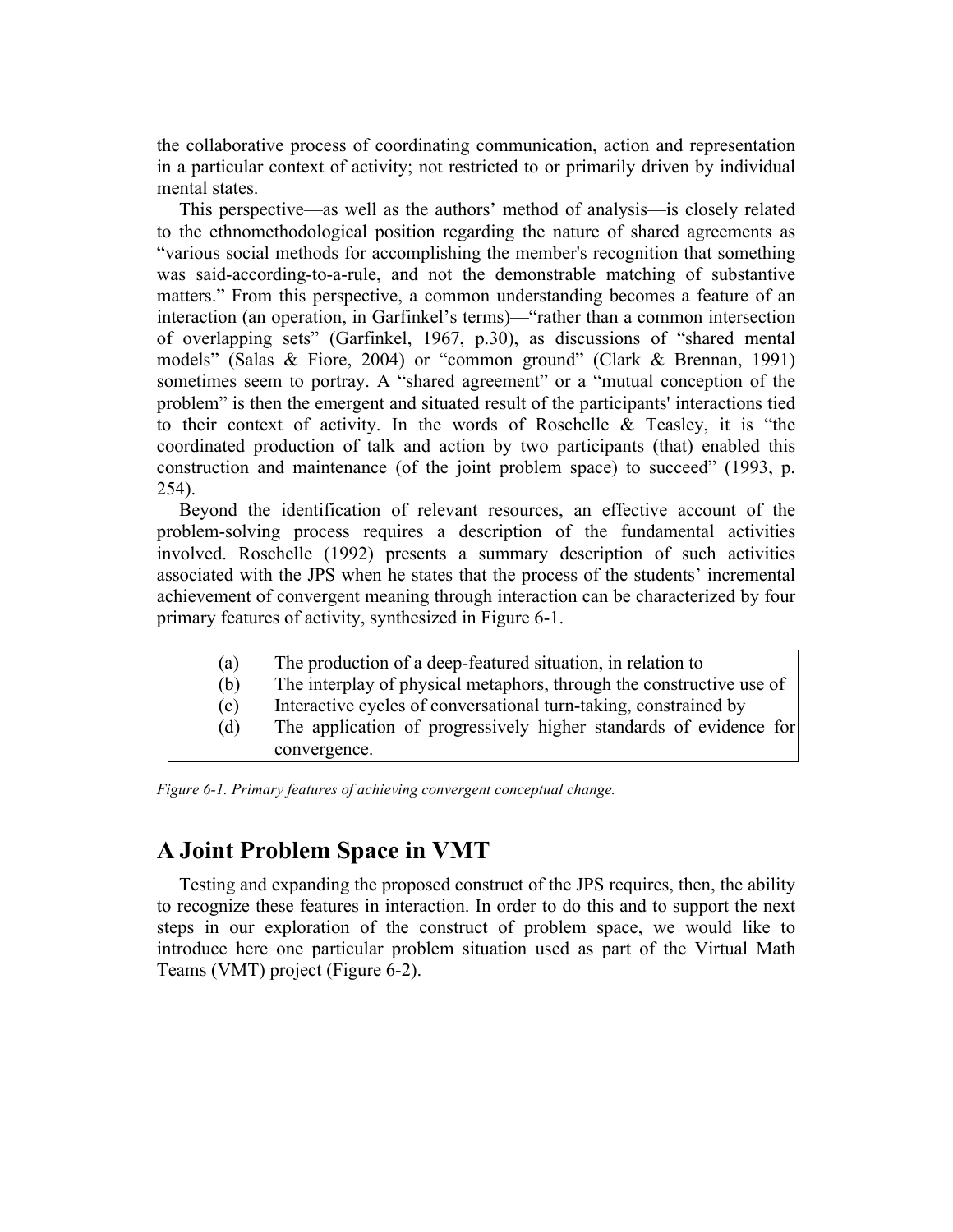

Pretend you live in a world where you can only travel on the lines of the grid. You can't cut across a block on the diagonal, for instance Your group has gotten together to figure out the math of this place. For example, what is a math question you might ask that involves these two points?

*Figure 6-2. Grid-world task.*

One could argue that the task presented here does not properly specify a problem yet. The "problem" at hand is, rather, to create a problem. Within the informationprocessing perspective, the foundational activities that contribute to the creation of a problem are, in fact, poorly understood. As a recent review of psychological research on problem solving stated, "problem-solving research has not revealed a great deal about the processes involved in problem recognition, problem definition and problem representation" (Pretz, Naples & Sternberg, 2003, p. 9). It is only after a problem space has presumably been constructed internally in the mind of a subject, at least partially, that one can start to trace the solution process as a search process.

However, observing the early phases of problem solving can, indeed, inform us about how problem spaces are constituted in interaction and how some of the features of collaborative activity described by Roschelle contribute to this important phase. For instance, in our study of the ways that small online groups in VMT engaged with the task in Figure 6-2, we observed a number of activities that could help characterize certain aspects of the early phases of the creation of a problem space. The groups often identified and appropriated specific elements of the task, and purposefully and iteratively structured them into a problem situation. Resources such as graphical manipulations (e.g., grid annotations), related mathematical concepts (e.g., straight distance), constraints (e.g., you can only travel on the lines of the grid) or analogous problems were used to construct and evolve a set of possible inquiries about this world.

We can characterize these constructions as creating a "deep-featured situation" in the sense that they embody the sustained exploratory activities of the participants. As an example, many groups promptly oriented to finding the shortest distance between points A and B in the grid world, a familiar problem to school-aged students. Some purposefully attended to the constraints of the grid world while others simply ignored them and proceeded to explore diagonal distances. Building on this initial problem, many groups embarked on the problem of finding the number of shortest paths between any two points on the grid. Figure 6-3 contains some snapshots of the graphical artifacts the different groups created in the shared whiteboard of the VMT environment to help constitute a problem from the original situation.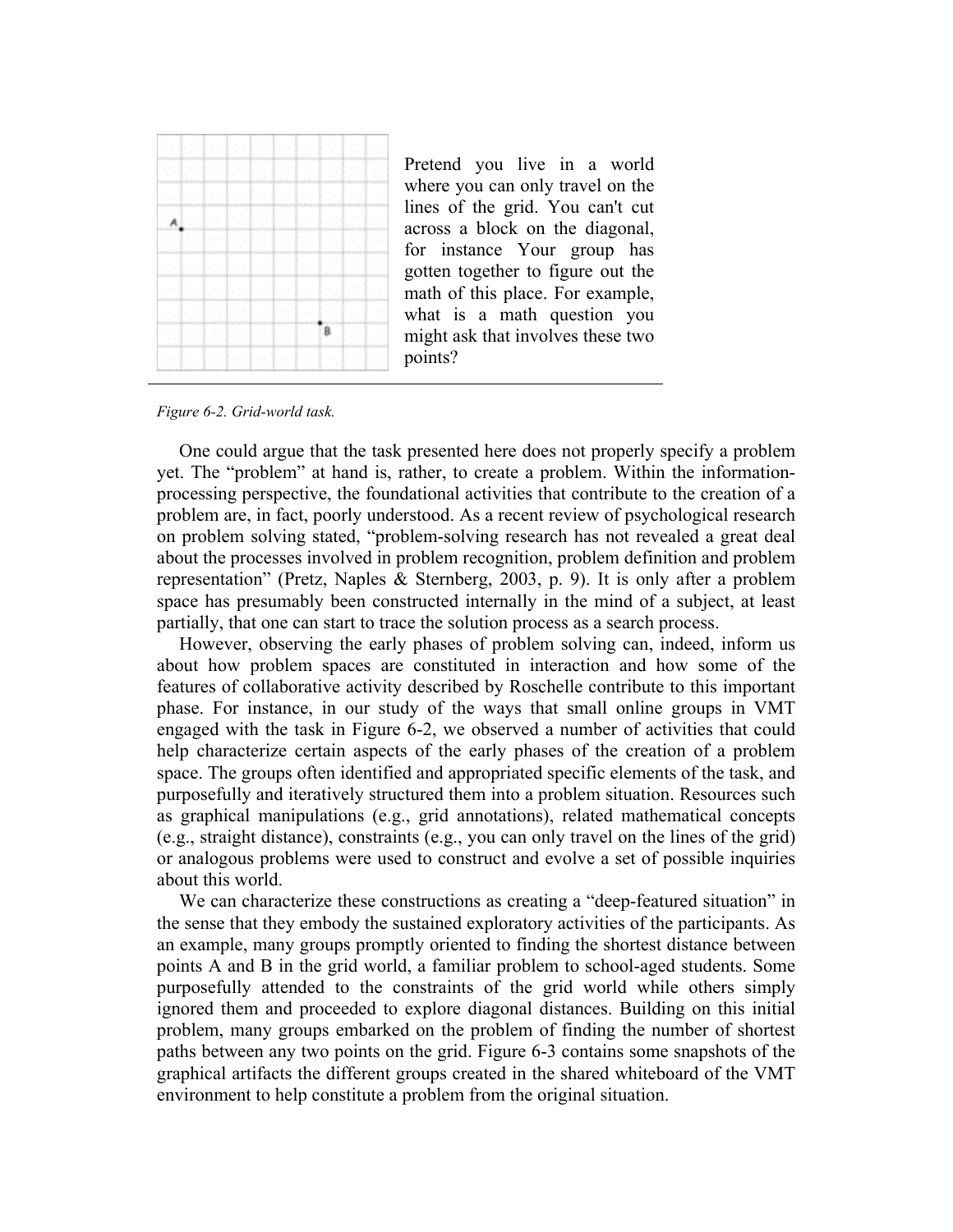

*Figure 6-3. Snapshots of grid-world problem resources created by VMT groups.*

In this particular situation, potential problems were repeatedly defined as sets of artifacts with specific properties (e.g., constraints), sometimes constituted as "discoverables." Multiple trajectories of reasoning were explored, sometimes in concerted fashion, others in parallel. A central aspect of the group's activity seemed to be concerned with "adding structure" to the resources used for thinking. From an interactional perspective it certainly does not seem appropriate to characterize such activities as search, although, on the other hand, one could agree that a "space" or network of problem objects and relations was being constructed and that specific features of the resources available were being attended to.

Metaphors played a role in some instances but perspectives, or points of view, seemed more interactionally relevant. In this context, the groups did not necessarily orient to the application of "progressively higher standards of evidence for convergence" but, within those teams that seemed more intensively engaged with the grid world as an expansive situation to think with, they seemed to orient strongly to the continuity and sustainability of their inquiry. In other words, when a confusion arose that interfered with their interaction, the group would engage in repair activities until the problems were rectified to the point at which unproblematic continuation of their task-oriented interaction could continue. Overall, these collective problem-solving activities appear to be much more interactive than what the original concept of search in a mental problem space may have suggested—as Kirsh (2009) has eloquently argued for in relation to individual problem solving as well.

Next, we continue to trace the evolution of the concept of problem space within the learning sciences and explore its role in defining the relevant elements that characterize engagement with problem-solving and knowledge-building activity in different contexts.

#### **Content and Relational Spaces**

Barron (2000; 2003) investigated triads of 6th grade students engaged in collaborative mathematical problem solving. Her analysis proposed that it was necessary to differentiate between the social and cognitive aspects of the interactions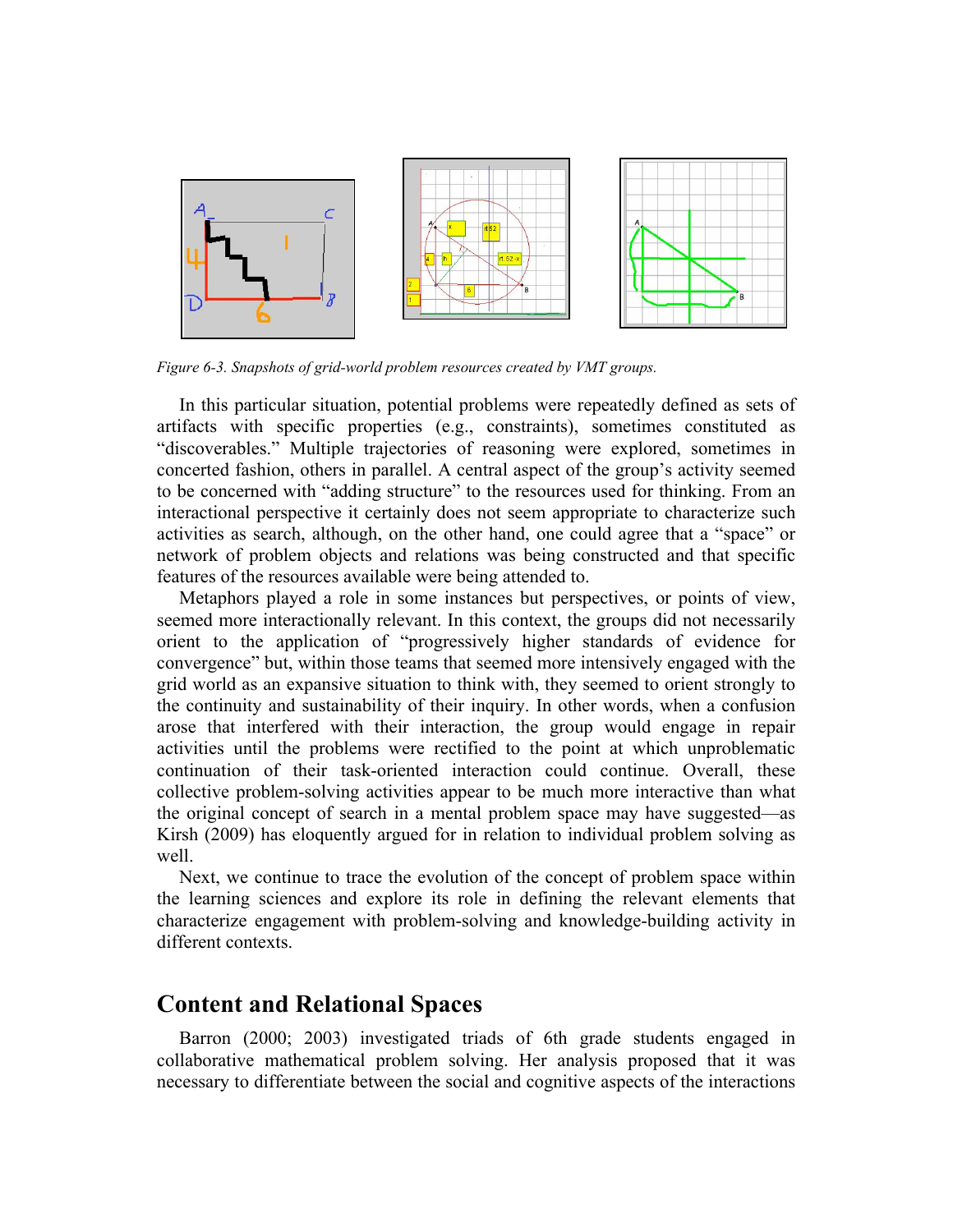observed and investigate the ways in which both are interwoven in the establishment of a joint problem-solving space, especially when attempting to characterize successful and unsuccessful collaboration. Both cognitive and social aspects are, in a sense, integrated in the features of collaborative activity described by Roschelle (1992) and reproduced in Figure 6-1. However, Barron's analysis illuminates a new set of specific activities that the participants engaged in when explicitly orienting to this duality, attending to social and cognitive factors in the development and maintenance of a "between-person state of engagement" (p. 349), which resembles the joint conception of the problem proposed by Teasely & Roschelle. Interestingly, patterns of interaction related to a group's inability to attend to common aspects of the problem or to coordinate their reciprocal participation while solving the problem were particularly salient in groups that failed to achieve and maintain "mutual engagement" and, as a result, were unable to capitalize on the ideas and proposals of the group members (p. 311). As a result, Barron proposed a dual-space model of collaboration integrating a *content space* pertaining to the problem being solved and a *relational space* pertaining to the ways that participants relate to each other. Naturally, these two spaces are not separate entities but essentially mutually constitutive of each other. Participants simultaneously "attend to and develop" such spaces.

Similar proposals have been made, for instance, in the field of Small-Group Research since Bales (1953) first proposed his principle of "equilibrium," which states that a group continuously divides its attention between instrumental (taskrelated) needs and expressive (socio-emotional) concerns. More recently, McGrath (1991) suggested in his "Time, Interaction and Performance" theory that work groups orient towards three "inseparably intertwined" functions: working on the common task together (production function), maintaining the communication and interaction among group members (group-well-being function) and helping the individual member when necessary (member-support function) (p. 151). Poole & van de Ven (2004) also suggested that group decision-making discussions can be characterized by three intertwining "tracks" of activity and interaction: task progress, relational track and topical focus. The task track concerns the process by which the group accomplishes its goals, such as doing problem analysis, designing solutions, etc. The relation track deals with the interpersonal relationships among group members (e.g., sharing personal information or engaging in social joking). The topic track includes a series of issues or concerns the group has over time. Interspersed within these tracks are breakpoints, marking changes in the development of strands of work.

The power that these proposals have to advance our understanding of group activity lies, however, not in their ability to name dimensions of interaction or group functions, but in their ability to appropriately characterize and describe the activities in which groups engage. Consequently, the value of Barron's proposal, in our opinion, lies in her careful way of calling our attention to the interactional methods employed by the students to orient to and constitute the "responsivity" and "connectedness" (p. 353) of their content and relational spaces. In her descriptions, we see participants' degrees of competence in attending and relating to their own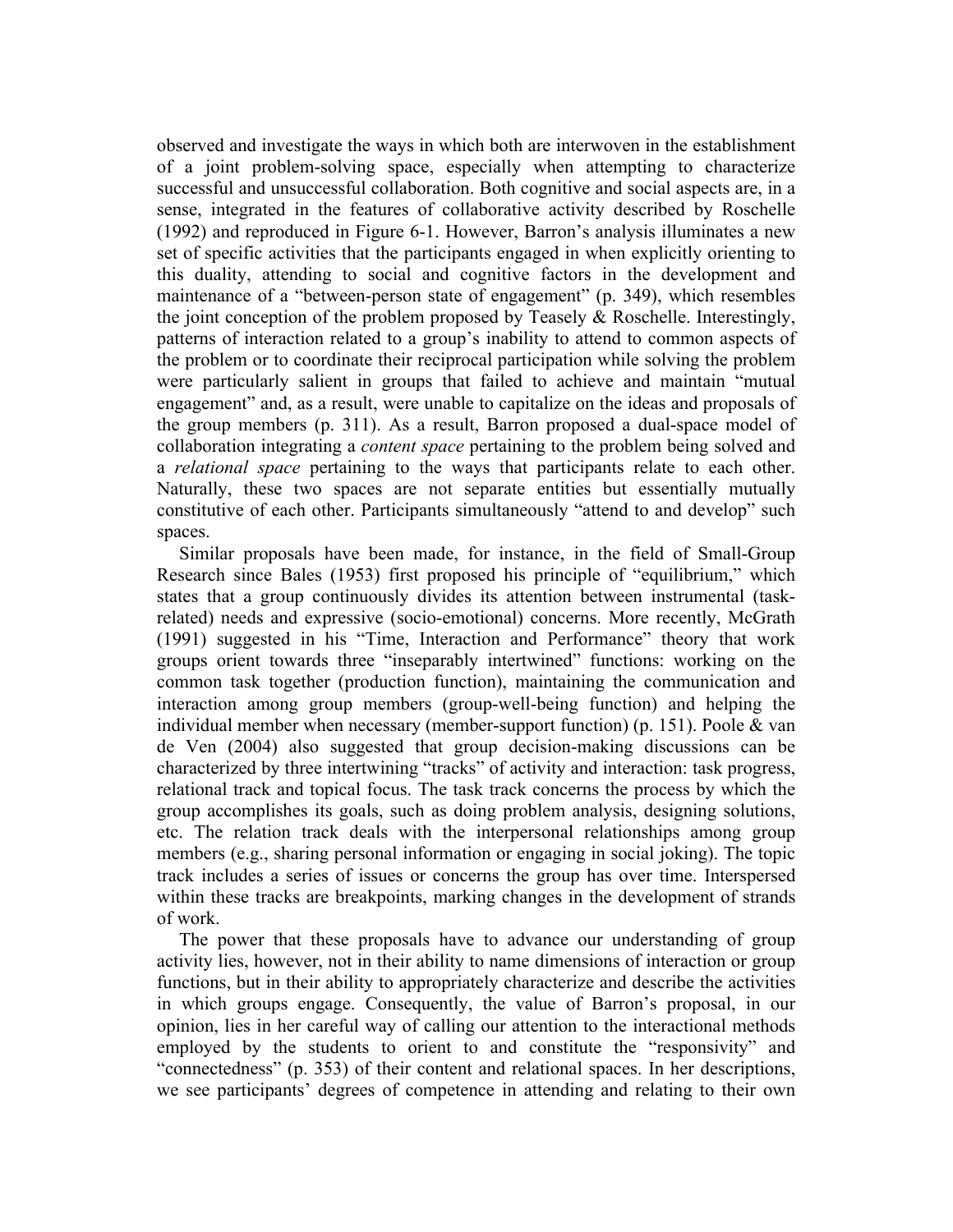"epistemic process" while "tracking and evaluating others' epistemic processes" (p. 310). Similar descriptions have been provided by Engle & Conant in their discussion of "positioning" (Engle, 2006; Engle & Conant, 2002). In order to expand these concepts, next we extend the type of group phenomena studied from brief collaborative interactions to longitudinal sequences of joint activity, and attempt to inquire about ways in which the concepts of "joint problem space" and "dual problem space" are adequate for understanding them.

#### **Continuity of Joint Problem Spaces in VMT**

The joint problem space is an intersubjective space of collective meaning emerging from the active engagement of collectivities in problem solving, combining both "cognitive" and "social" aspects. Arguably, *the difficulty of constructing and maintaining a joint problem space represents the central interactive challenge of effective collaborative knowledge building and learning*. In fact, several studies have shown that what determines the success of the collaborative learning experience is the interactional manner in which this intersubjective problem space is created and used (Barron, 2003; Dillenbourg et al., 1996; Hausmann, Chi & Roy, 2004; Koschmann et al., 2005; Wegerif, 2006). Furthermore, the complexity of the challenge of maintaining a JPS arises when—as in many naturalistic settings—joint activity is dispersed over time (e.g., in multiple episodes of joint activity, long-term projects, etc.) and distributed across multiple collectivities (e.g., multiple teams, task forces, communities, etc.). As a result of these discontinuities or gaps in group interaction, sustained collaborative learning in small virtual groups and online communities of learners might require that co-participants "bridge" multiple segments of their interactions as they interact over time. Motivated by the need to understand such bridging activities, we set out to investigate the challenges associated with discontinuities of interaction over time.

Within the VMT online community, participating teams might engage in multiple, collaborative sessions over time, they might work on several related tasks over time and learn about the work of other teams. To explore whether VMT teams employ specific methods oriented towards overcoming the discontinuities of time, tasks and participation, we conducted a study with five virtual math teams during Spring 2005. These teams were each formed with about four non-collocated upper middle-school and high-school students selected by volunteer teachers at different schools across the United States. The teams engaged in synchronous online math interactions for four hour-long sessions over a two-week period. They used the VMT online environment with chat and shared whiteboard. A new virtual room was provided for each of the sessions, so that participants did not have direct access to the records of their prior interactions. In the first session, the teams were given a brief description of the grid-world presented in Figure 6-2, where one could only move along the lines of a grid. The students were asked to generate and pursue their own questions about this mathematical world. In subsequent sessions, the teams were given feedback on their work as well as on the work of other teams, and were encouraged to continue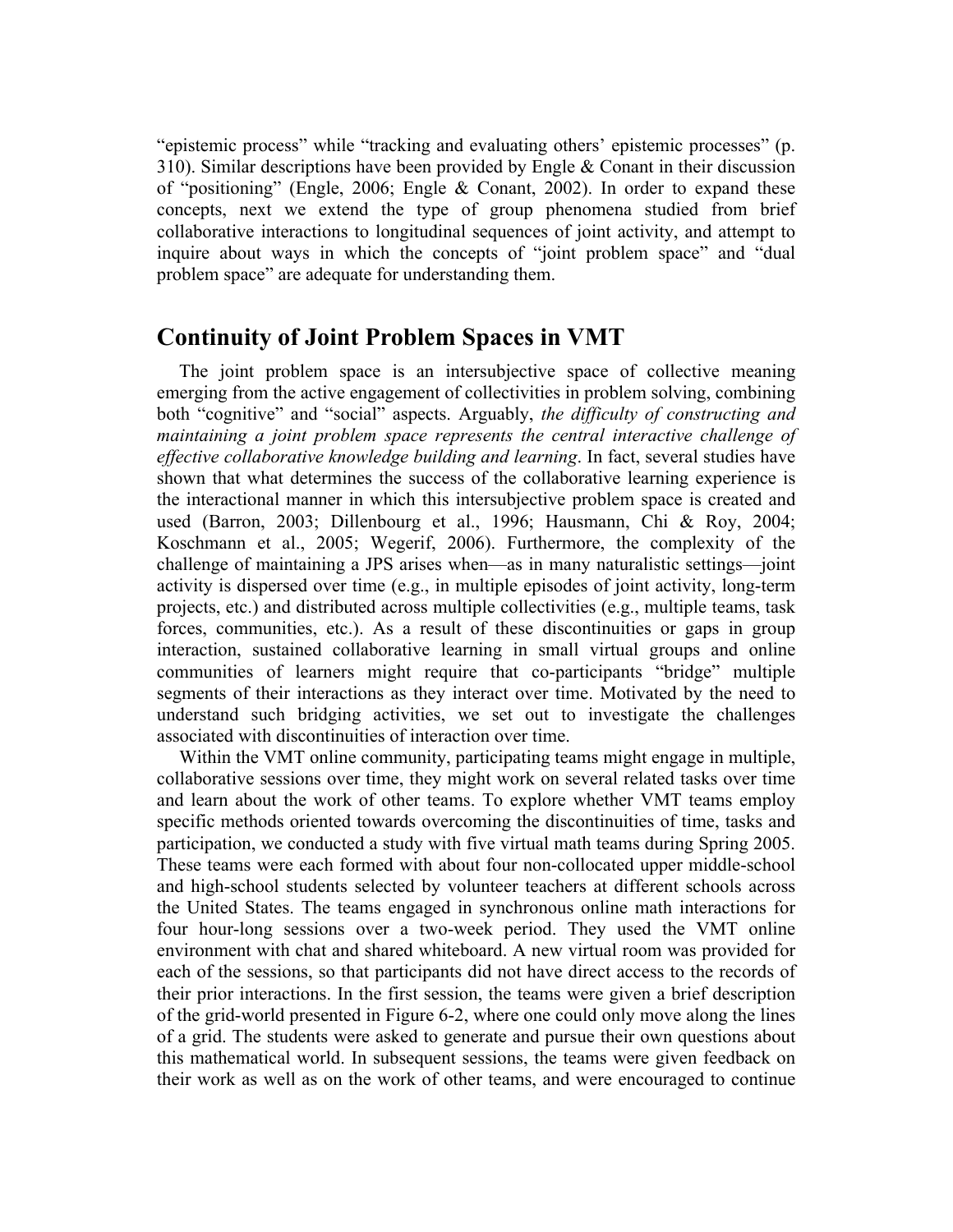their collaboration. Because of the sequential framing of the tasks provided and the continuous relevance of the properties of the grid world, we considered this a potentially advantageous setting for the investigation of members' methods related to continuity of knowledge building. We examined recordings of each of the 18 sessions, paying special attention to the sequential unfolding of the four problemsolving episodes in which each team participated, to the ways that prior activities were used as resources for later teamwork, and also to the ways that changes in team membership triggered issues of continuity.

As a result of our analysis, we identified a number of instances where the teams were engaged in several types of "bridging activity" aimed at overcoming discontinuities emerging over the multiple episodes of interaction. All teams, although in varying levels of intensity, engaged in bridging activities over time. In summary, the instances of bridging identified involved methods related to (a) narrating or *reporting* past doings as resources for constructing a new task, (b) *remembering* collectively and (c) *managing* the history of the team, among others. Constant comparison through different instances of bridging activity in the entire dataset led to our initial characterization of the structural elements that define these activities and their interactional relevance. Our analysis of the dynamics of bridging activity echoes the construction and maintenance of a "joint problem space" (Roschelle & Teasley, 1995) and also agrees with the proposal that such a space integrates "content" and "relational" dimensions (Barron, 2003). However, throughout our analysis of all instances of bridging activity, we noticed that a third element of interaction reoccurred as a resource and a relevant concern of the participants: the temporal and sequential unfolding of activity (see Figure 6-4).



Figure 6-4. Three dimensions of interaction in bridging work.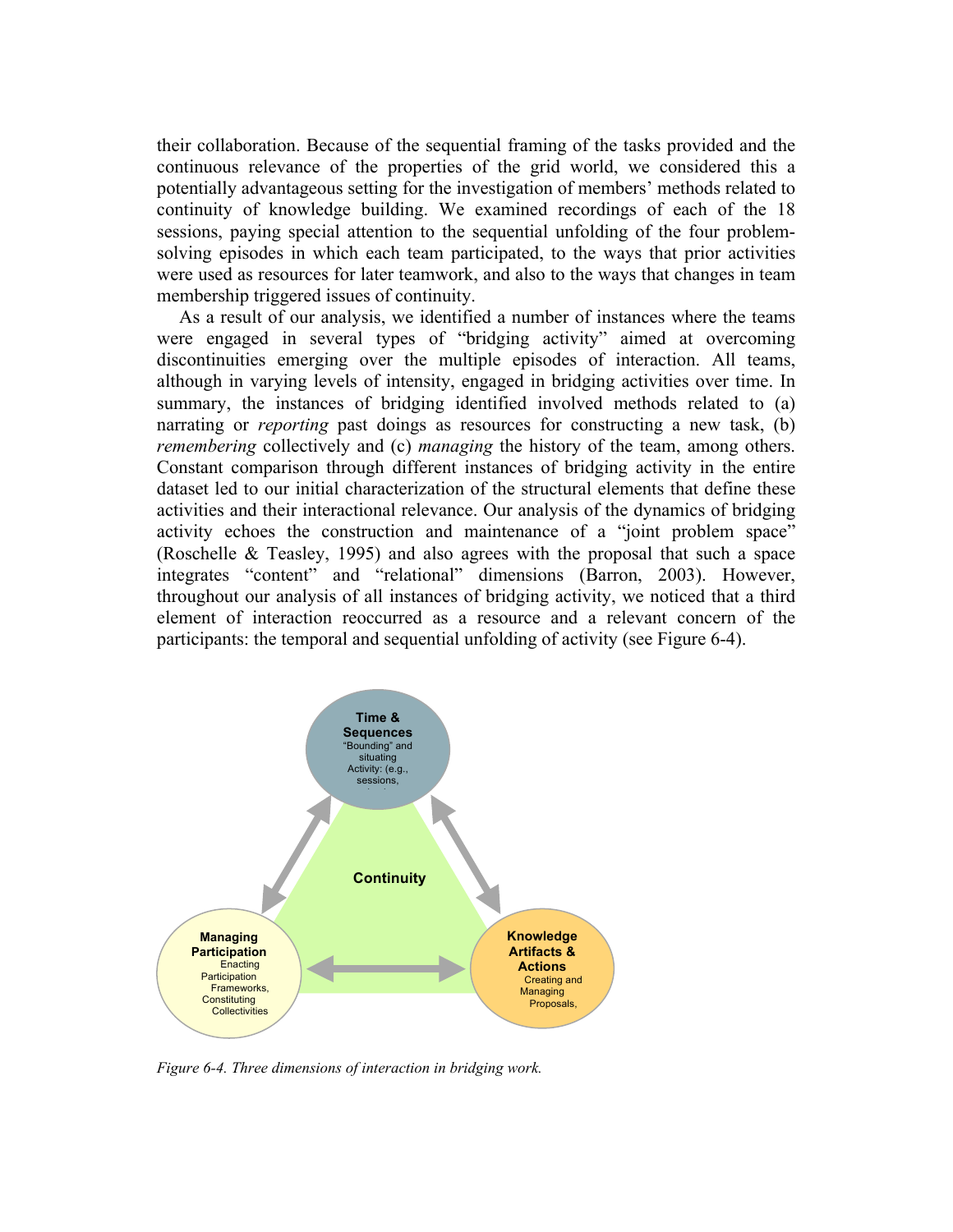#### **Time and Sequences**

To illustrate each of the three dimensions of interaction identified, let's turn to an actual instance of bridging activity. The conversation reproduced in Log 6-1 illustrates how a team constituted past team activity as a resource for framing a current problem-solving task.

|--|--|

| 144<br>145 | bob1:   | mathis: letz start working on number 8<br>we already did that yesterday |
|------------|---------|-------------------------------------------------------------------------|
| 146        | aw:     | we did?                                                                 |
| 147        |         | mathis: but we did it so that there was only right and down             |
| 148        | bob1:   | i mean tuesday                                                          |
| 149        |         | mathis: i quess we will do it with left and up?                         |
| 150        | qw:     | It would be almost the same.                                            |
| 151        | bob1:   | it's ( $ x2-x1 + y2-y1 -2$ ) choose ( $ x2-x1 -1$ )                     |
| 152        | bob1:   | try it if you like                                                      |
| 153        | mathis: | nah                                                                     |
| 154        |         | mathis: if you are so sure                                              |
| 155        | bob1:   | i'm not                                                                 |
| 156        | bob1:   | actually                                                                |
| 157        | bob1:   | take out the -2 and the -1                                              |
| 158        |         | mathis: then letz check it                                              |

The first of the three basic interactional dimensions that seem to be at play in bridging activity corresponds to the creation, referencing, manipulation, assessment and re-use of a set of knowledge artifacts. This involves constituting the problem-athand, identifying which resources are relevant to it, creating tasks, constituting aspects of the problem situation and its resources as known or unknown, among other activities Despite the brevity of the interaction excerpt captured in Log 6-1, we can recognize some of these knowledge artifacts (e.g., problem number 8, "**only right and down**," " **left and up**," "**(|x2-x1|+|y2-y1|-2) choose (|x2-x1|-1)**," etc.). We can get a glimpse of ways in which they are attended to and manipulated (e.g., "**only right and down**" is debated as being almost the same as "**left and up**," the formula provided is offered for assessment, etc.). Interwoven with the development and use of knowledge artifacts, we also identified the active management of participation as a second relevant dimension at play in this case of bridging activity. From this perspective, teams were actively oriented towards, for instance, who was and was not involved in an activity, who could or should speak about a particular matter and how, which activities (e.g., assessing and responding to assessments) were allocated to participants, etc.

In essence, the participants orient to the development in interaction of specific participation frameworks (Goffman, 1981) which "position" team members in relation to each other, to the resources at hand and to the activities they are engaged in. This positioning activity, for example, situated participants as problem-solving peers, experts, explainers, etc. In addition, the activities they engage in over time position them with different types of access, rights and duties with respect to relevant knowledge artifacts. Log 6-1 illustrates this, especially toward the end of this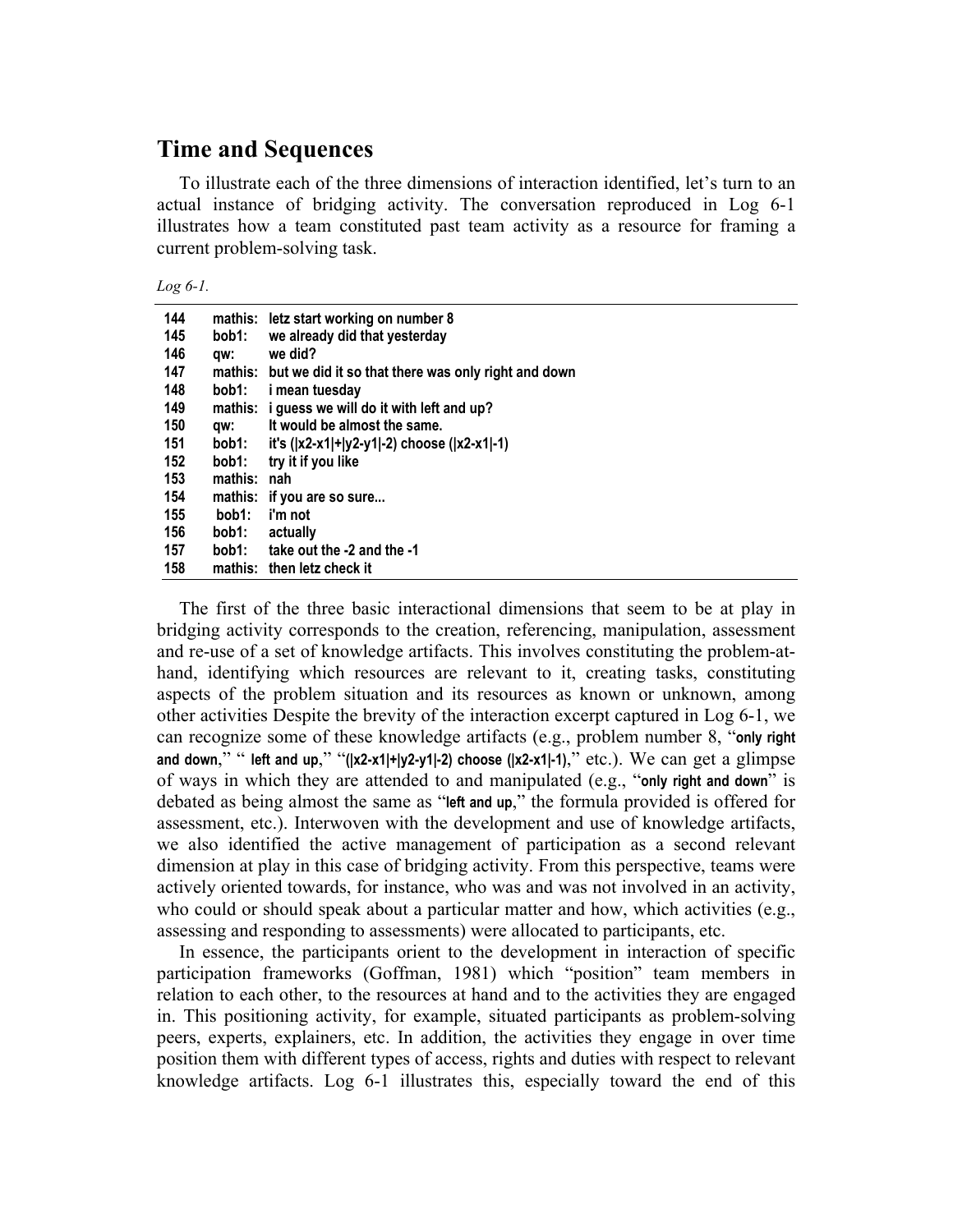passage, when Bob1 attempts to position Mathis as someone who could do the checking of his solution formula. After Mathis declines and Bob1 states his lack of confidence in the correctness of the formula, a new participation framework gets enacted, in which the group together can engage in the work necessary to check and possibly correct the solution provided for this problem.

The first two dimensions of interaction observed—the use of knowledge artifacts and the orientation to participation frameworks—match very closely the "content" and "relational" spaces theorized by Barron. However, a recurring third element present in episodes of bridging activity captured our attention additionally, both because of its centrality in the interactions analyzed as well as because of its novelty within the theoretical frameworks considered. The third dimension involves the temporal or sequential organization of experience. Temporality and sequentiality are constructs that are often taken for granted and are only recently recovering their centrality in analyses of joint activity (e.g., Arrow et al., 2004; Lemke, 2001; Reimann, 2007; Sawyer, 2003). Our analysis suggests, however, that in the types of interactions that we observed, participants orient to time and sequence as central resources for the organization of their collaborative activity. As can be seen in Log 6-1, VMT participants visibly oriented to what was done in a different episode of activity or at a different time (lines 145-148), to the relationship between what was done before and what is being done now (lines 149-150), or to what possible actions might be available at a particular moment as related to what had been achieved so far (lines 152-158). Current problem-solving work is situated with respect to its temporal position and to sequences of (past and future) related activities. Participants mark their statements with past, present and future tenses ("**letz start**," "**we already did**," "**we will do it**," "**try it**," "**then letz check it**") to co-construct a time line and to structure sequences of referenced or proposed activities.

### **The Organization of a Deictic Field Through Collective Remembering**

Log 6-2 illustrates a case in which another team is collectively engaged in trying to reconstruct parts of their previous session while initiating their current problemsolving activity. Remembering of past activity unfolds as a collective engagement in which different team members participate dynamically. Some of the current team members were not present in the previous session, and yet they are instrumental in the reconstruction of that past and in shaping its current relevance. This was the fourth session of team E. Toward the beginning of the session (8:22:09 PM) the facilitator (MFMod) suggested in the chat that during the summer the team members could work with their friends on a new problem he posted: the "**circle problem**." Later, he added that they could pursue the circle question in "**this chat**" if they wanted or "**any other questions and worlds**" that they thought of. Following about a minute of silence, the facilitator posted a message in which he reported how in the previous session the team had "**worked on finding a formula for the number of shortest paths between any two points A and B on the grid (…) explored multiple possibilities and figured out that x+y and x^2+y^2 work (where x**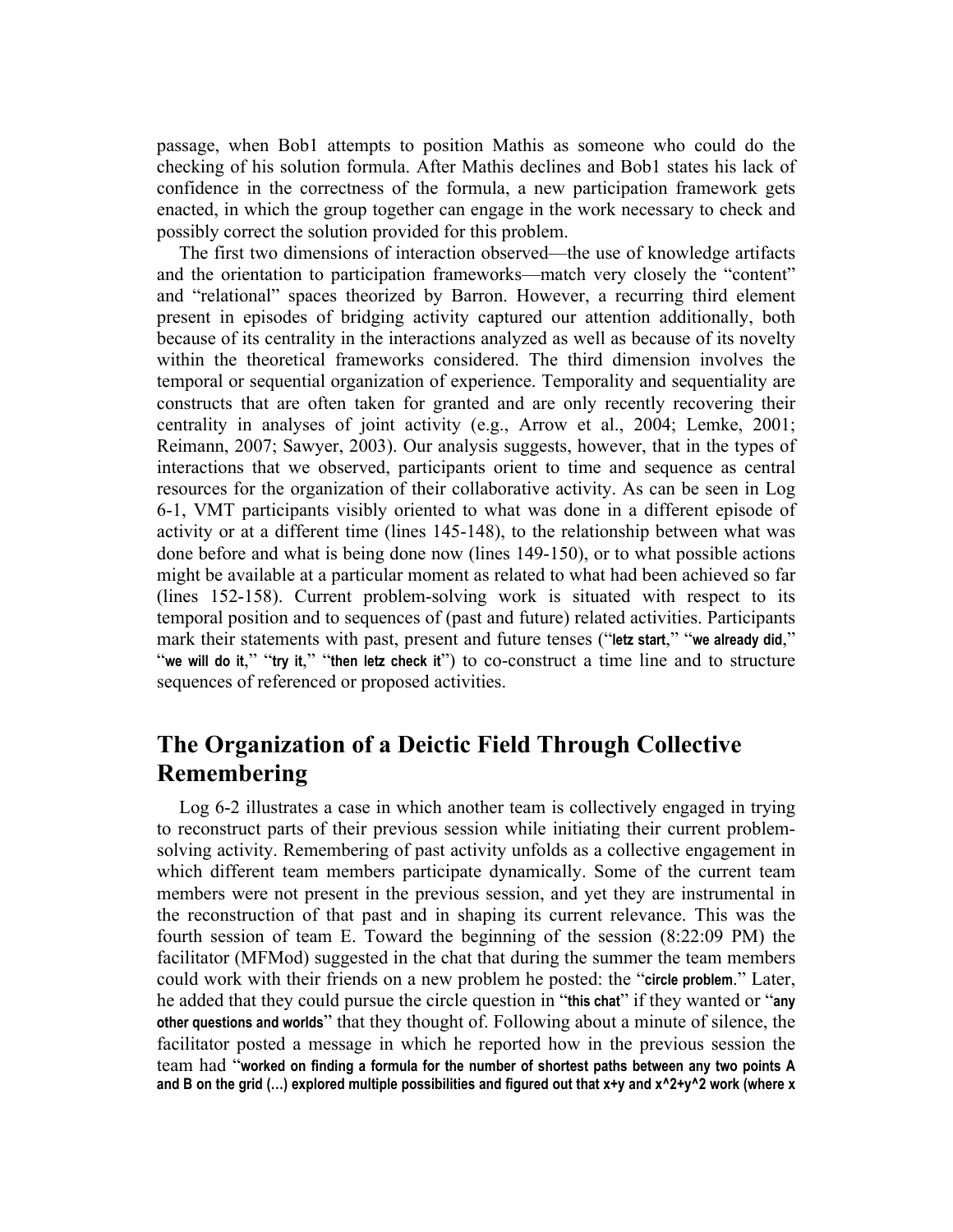**and y correspond to the # of units you need to travel along the x and y axis to get from A to B), but only for some points, not all**." Then he suggested that they could continue "**exploring more cases**" and see if they could find "**a general formula**," work on the circle problem he had posted earlier, or on any other problem from the "**original questions**" presented at the beginning of their VMT experience. The team then oriented toward finding a task for themselves, and the following interaction (Log 6-2) took place:

| г.<br>,, |  |
|----------|--|
|----------|--|

| 119 | 8:27:42 drago:  |                     | ok                                                                                |
|-----|-----------------|---------------------|-----------------------------------------------------------------------------------|
| 120 | 8:30:11 gdo:    |                     | where did u guys last leave off                                                   |
|     |                 |                     | (graphical reference from 120 to 119)                                             |
| 121 |                 |                     | 8:31:20 MFmod: I think that the above section I wrote is where the group last was |
|     |                 |                     | (graphical reference from 121 to 114)                                             |
| 122 |                 | 8:31:36 MFmod: yes? |                                                                                   |
| 123 |                 | 8:31:42 drago:      | well                                                                              |
| 124 | 8:31:48 gdo:    |                     | i dont remember that                                                              |
| 125 |                 | 8:31:51 drago:      | actually, my internet connection broke on Tuesday                                 |
| 126 |                 | 8:31:56 drago:      | so I wasn't here                                                                  |
| 127 |                 | 8:32:12 MFmod:      | so maybe that is not the best place to pick up                                    |
| 128 | 8:32:14 estric: |                     | i wasnt able to be here on tuesday either                                         |
| 129 | $8:32:50$ gdo:  |                     | how bout u meets                                                                  |
| 130 | 8:33:01 meets:  |                     | <u>uh</u>                                                                         |
| 131 | 8:33:11 meets:  |                     | where'd we meet off                                                               |
| 132 | 8:33:16 meets:  |                     | i remember                                                                        |
| 133 | 8:33:22 gdo:    |                     | i was in ur group                                                                 |
| 134 | 8:33:24 meets:  |                     | that we were trying to look for a pattern                                         |
| 135 | 8:33:27 gdo:    |                     | but i didn't quite understand it                                                  |
| 136 | 8:33:34 gdo:    |                     | can u explain it to us again meets                                                |
| 137 | 8:33:38 meets:  |                     | with the square, the 2by 2 square, and the 3by2 rectangle                         |
| 138 | 8:33:42 meets:  |                     | sure                                                                              |
| 139 | 8:33:45 meets:  |                     | so basically                                                                      |
| 140 | $8:33:45$ gdo:  |                     | o yea                                                                             |
| 141 | 8:33:49 gdo:    |                     | i sort of remember                                                                |
| 142 | 8:33:55 meets:  |                     | we want a formula for the distance between poitns A and B                         |
| 143 | 8:34:02 drago:  |                     | yes                                                                               |
| 144 | 8:34:05 meets:  |                     | ill amke the points                                                               |
|     |                 |                     | (meets draws two points on the existing grid on the shared whiteboard)            |
| 145 |                 | 8:34:09 MFmod:      | since some folks don't remember and weren't here why don't you pick               |
|     |                 |                     | up with this idea and work on it a bit                                            |
|     |                 |                     | (meets labels the two points on the grid A and B)                                 |
| 146 | 8:34:55 meets:  |                     | okay                                                                              |
| 147 | 8:34:59 meets:  |                     | so there are those poitns A and B                                                 |
| 148 | 8:35:08 meets:  |                     | (that's a 3by2 rectangle                                                          |
| 149 | 8:35:28 meets:  |                     | we first had a unit square                                                        |
|     |                 |                     | (meets draws the lines of a 3 by 2 rectangle with points A and B in               |
|     |                 |                     | its opposing corners)                                                             |
| 150 | 8:35:44 meets:  |                     | and we know that there are only 2 possible paths                                  |

This sequence involves a number of interesting interactional features. In particular, a set of temporal and sequential markers (e.g., **Tuesday, last, again**) and the mixing of different verb tenses are used to index prior events and constitute a present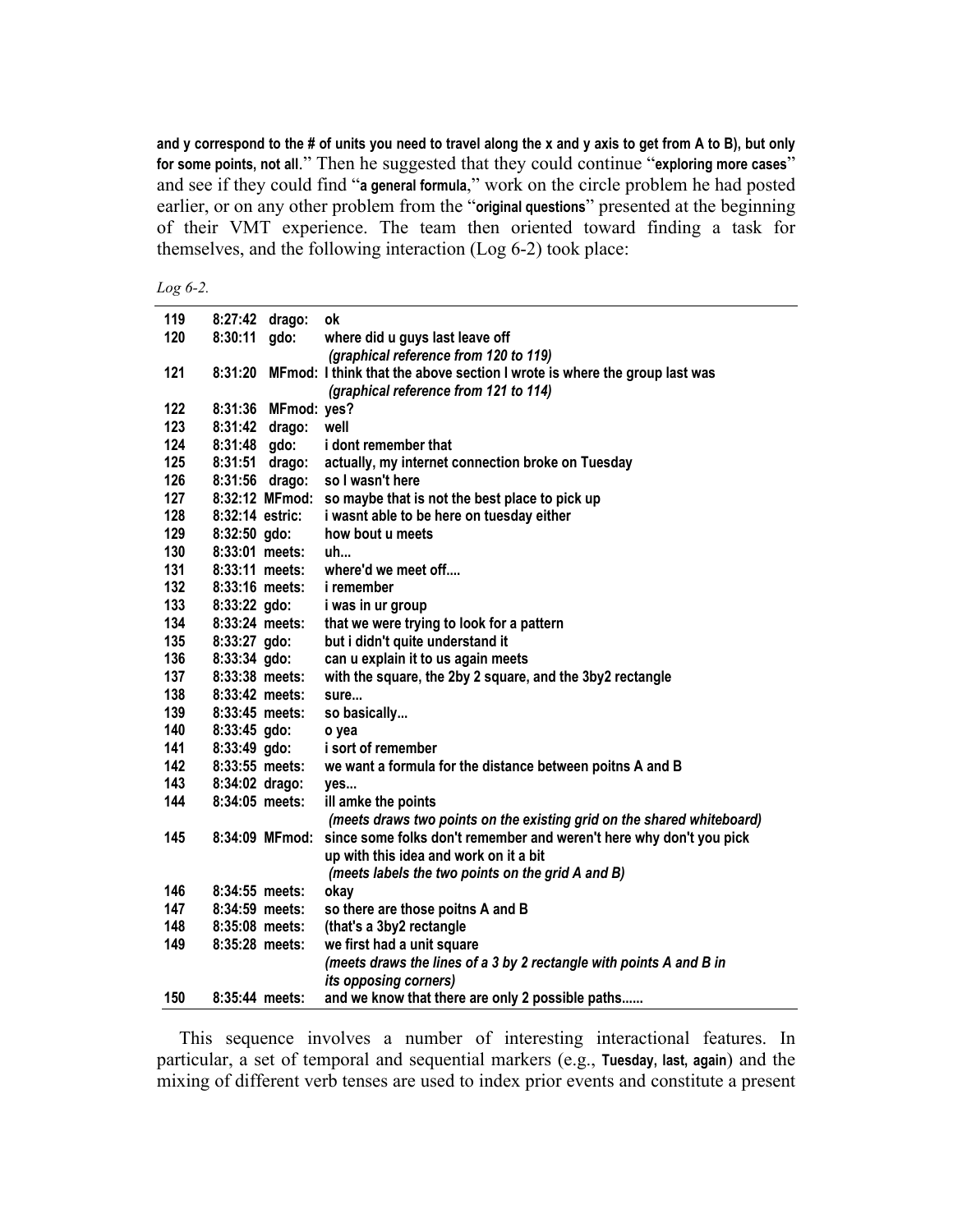task. In the facilitator's feedback, the declarative assertions constructed with pasttense verbs (e.g., "**you worked on finding a formula**," "**you explored multiple possibilities**," "**you figured out that x+y and x^2+y^2 work**," etc.) were followed by future-oriented suggestions: "**you may want to continue exploring more cases and see if you can find a general formula**," "**you can work on the problem I posted earlier.**" The uptake by the team of the task assessments and proposals made by the facilitator also involved similar resources. Gdo's request in line 120 for a report of where the group "**last**" left off seems to use a communicative marker that allows parties in conversation to segment or index specific portions of experiences and relate them in ways that allow them to form sequences of participation and activity. Gdo is orienting the group back to a specific aspect of "**last Tuesday**," and after Drago and Estric both positioned themselves as not having participated in last Tuesday's session, Meets is then asked directly in lines 129 and 136 to re-produce a past ("**again**") explanation for the rest ("**us**").

One of the things that is remarkable about the way this interaction unfolds is the fact that although it might appear as if it was Meets who individually remembered what they were doing last time, the activity of remembering unfolds as a collective engagement in which different team members participate. This is accomplished by marking and using time as a central resource to organize participation and to advance their current problem solving. To organize their present activity, they reproduce a sequence of previously constructed cases (the unit square, the 2x2 square and the 3x2 rectangle) and link them to knowledge artifacts and the related knowledge of the group (e.g., stating in line 150 that for the unit square "**we know that there are only 2 possible paths**" from one corner to the opposite corner).

In fact, later in this interaction there is a point where Meets remembers the fact that they had discovered that there are six different shortest paths between the opposite corners of a 2x2 grid but he reports that he can only "**see**" four at the moment. Drago, who did not participate in the original work leading to that finding, is able to see the six paths and proceeds to invent a method of labeling each point of the grid with a letter so that he can name each path and help others see it (e.g., "**from B to D there is BAD, BCD …**"). After this, Meets was able to see again why it is that there are six paths in that small grid and together with Drago, they proceeded to investigate, in parallel, the cases of a 3x3 and a 4x4 grid using the labeling and enumeration method just created.

All of these resources—the knowledge artifacts used and referenced, the sequential organization of cases and the temporal markers of prior activity—are organized in different ways with relation to the participants in a temporal or sequential space. The concept of "deictic field" developed by Hanks (2005) seems especially useful to define the relationship between this new "space" and Barron's content and relational spaces. Hanks describes the deictic field as composed first by "the positions of communicative agents relative to the participant frameworks they occupy," for example, who occupies the positions of speaker and addressee as well as other relevant positions. Second, the deictic field integrates "the positions occupied by objects of reference," and finally "the multiple dimensions whereby the former have access to the latter" (p. 193). From this perspective, participants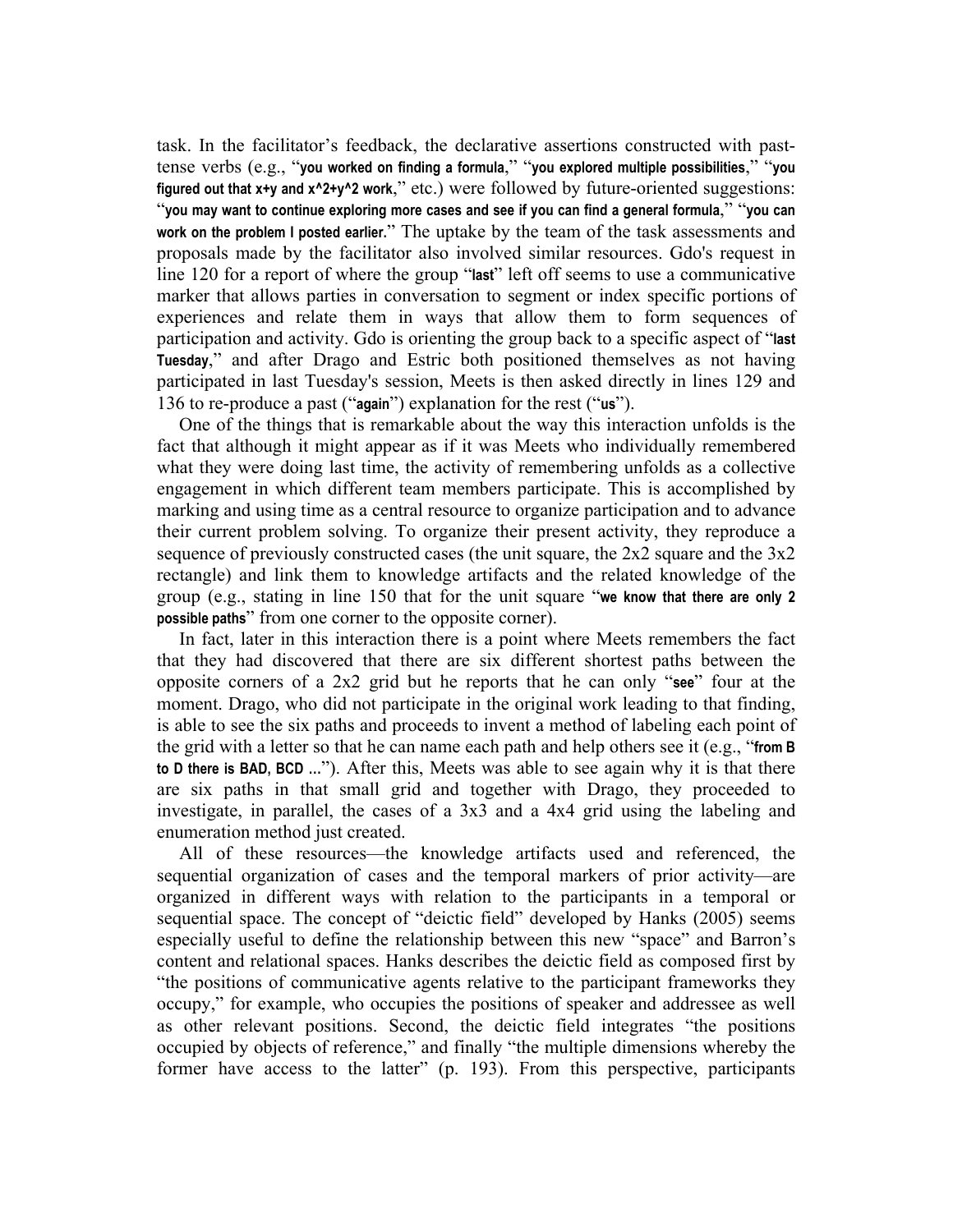constitute, through interaction, the relevant relative dimensions whereby they are to manage the positioning of agents and relevant objects of reference.

The method of labeling the grid intersections and using this to name paths provided a shared organization of the deictic field as visually available in the shared whiteboard. Chat messages and textboxes could then reference paths unambiguously and concisely to facilitate not only the on-going group work, but even the group remembering of past work. The remembering could then use the labeling and naming conventions to visualize, comprehend, check, itemize, understand and apply the remembered achievement within the current situation. In the interaction recorded in Log 6-2, the three dimensions are intimately intertwined or unified. Participation is managed so that people who were or were not present in the previous session could nevertheless be included in remembering the knowledge constructed then. The knowledge artifacts (paths, formulae, procedures for exploring patterns) of the past were situated in the present work and enhanced with the labeling. The temporal discontinuity between sessions was bridged and the sequentiality of the group work was organized within the newly elaborated deictic field that the group incorporated in their joint problem space.

#### **Sustaining Group Cognition**

In our analysis of interactions like those recorded in Logs 6-1 and 6-2, we have observed that the content and relational dimensions are, in fact, relevant to collaborative problem-solving teams. Moreover, in expanding the range of phenomena analyzed to include longitudinal interactions across discontinuities, we have also uncovered *time and the sequential unfolding of interaction as a third relevant and important dimension of activity*. In Log 6-2, for instance, the interactional field is being constituted by the participants to include problem-related objects and communicative agents associated with a prior interaction, and in doing so they position themselves and those resources within specific participation frameworks. The content objects (e.g., knowledge artifacts) and the relations among people (e.g., social positioning) are located within a temporal field, which provides a context for situating past, present and future events, for pointing to the events as temporally structured and for ordering utterances in their sequential relationships. Our central claim is that this temporal/sequential dimension is as essential to understanding collaborative interactions as are the content and relational dimensions. The three dimensions are inextricably interwoven and constitute the joint problem space. Such interdependency can be seen as characterizing the longitudinal knowledge building of activity systems like the Virtual Math Teams.

The theory of group cognition takes as one of its central principles the dialectical relationship between social interaction and the construction of meaning. Meaning is not viewed as pre-existing in the minds of individuals, but as something that is constituted in the discourse within the group (Stahl, 2006a, ch. 16). Nor is the group viewed as pre-existing as a set of people, but as a functional unit that constitutes itself in the interaction of its members when they position themselves within their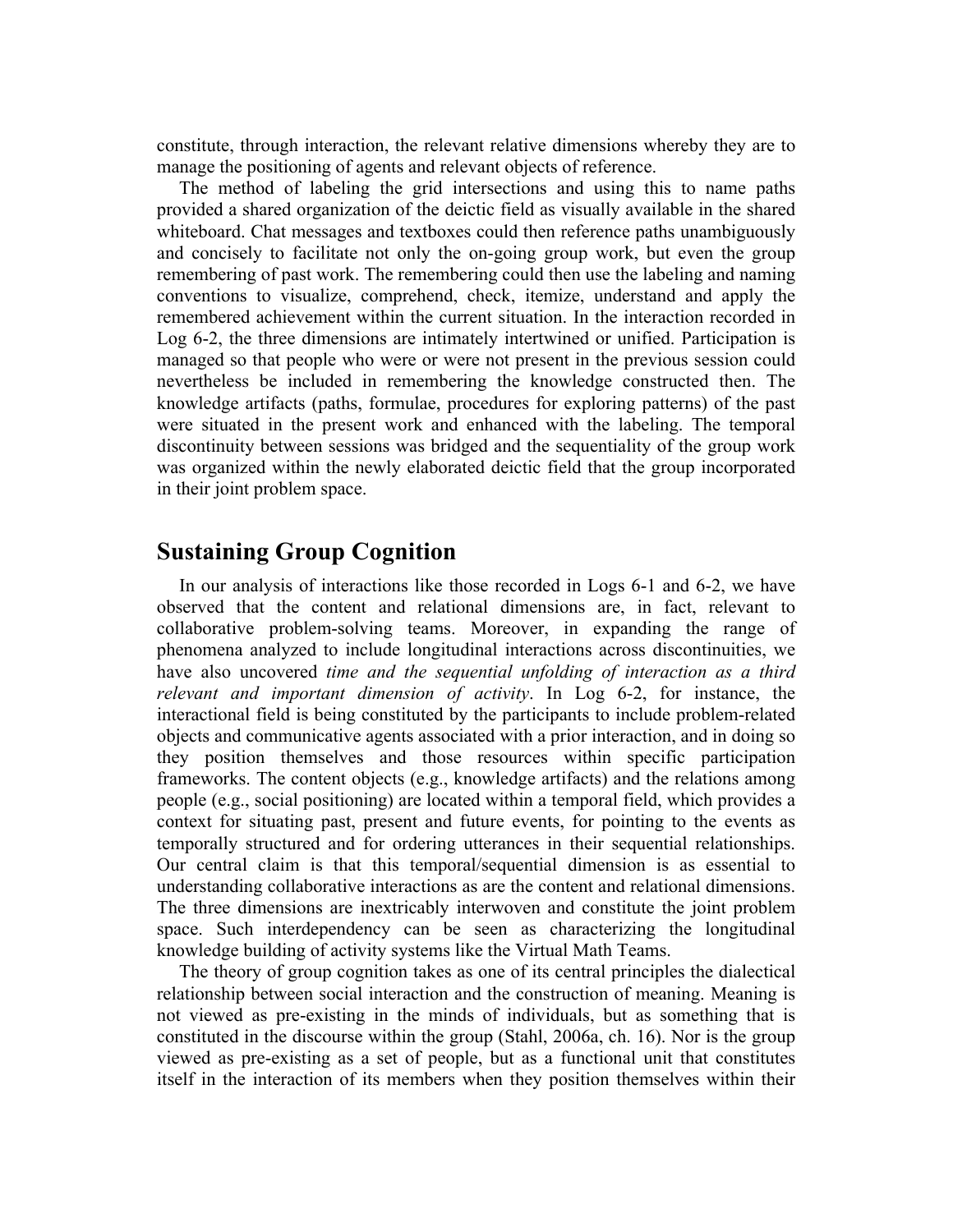group activity. From this perspective, the social organization of action and the knowledge embedded in such action are emergent properties of moment-by-moment interactions among actors, and between actors and the objects and the activity systems in which they participate collectively. The content space and the relational space, in Barron's terms, are mutually constitutive from this perspective.

Group cognition theory offers a candidate description for how the dynamic process of building knowledge might intertwine the content and relational spaces: "Small groups are the engines of knowledge building. The knowing that groups build up in manifold forms is what becomes internalized by their members as individual learning and externalized in their communities as certifiable knowledge" (Stahl, 2006a, p. 16). Thus, small-group interaction can play a pivotal mediating role in the interplay between individual cognition (and the relations among the individuals) and communities of practice (and the knowledge objects that they share). Time as the sequential organization of activity seems to be a resource and an aspect of interaction that plays a significant role in how communities, groups and individuals achieve knowledge through small-group interaction. We have caught a glimpse or two of how temporality is marked and sequentiality is established within the discourse of small groups in VMT (see also Chapter 26).

In our analysis of how small groups "sustain" their group cognition while engaged in brief episodes of online mathematical problem solving, we alluded to two ways in which time might be an important element of individual episodes of problem-solving activity. On the one hand, the collaborative activity involved in solving a problem can be "spread across" hundreds of micro-level interactions. On the other hand, individuals might internalize or individualize the meaning co-constructed through interactions and "sustain" the group cognition by engaging in later individual or group work. In either case, groups are described as sustaining their social and intellectual work by "building longer sequences of math proposals, other adjacency pairs and a variety of interaction methods" (Stahl, 2006b, p. 85).

The analysis presented here of interactions that bridge gaps across sessions confirms and extends these findings by suggesting that in longitudinal interactions, temporal and sequential resources are central to constituting activity as continuous by constructing and maintaining a joint problem space. Interaction is taken here in the full sense that ethnomethodologists give it, as the "ongoing, contingent coproduction of a shared social/material world," which, as Suchman argues "cannot be stipulated in advance, but requires an autobiography, a presence and a projected future" (Suchman, 2003). Our characterization in this chapter only provides a tentative framework to organize our developing understanding of collaborative learning and knowledge building over time. We have just began the work of describing in detail the interactional methods that allow teams to construct and manage this expanded problem "field" by interweaving content, relational and temporal aspects of interaction.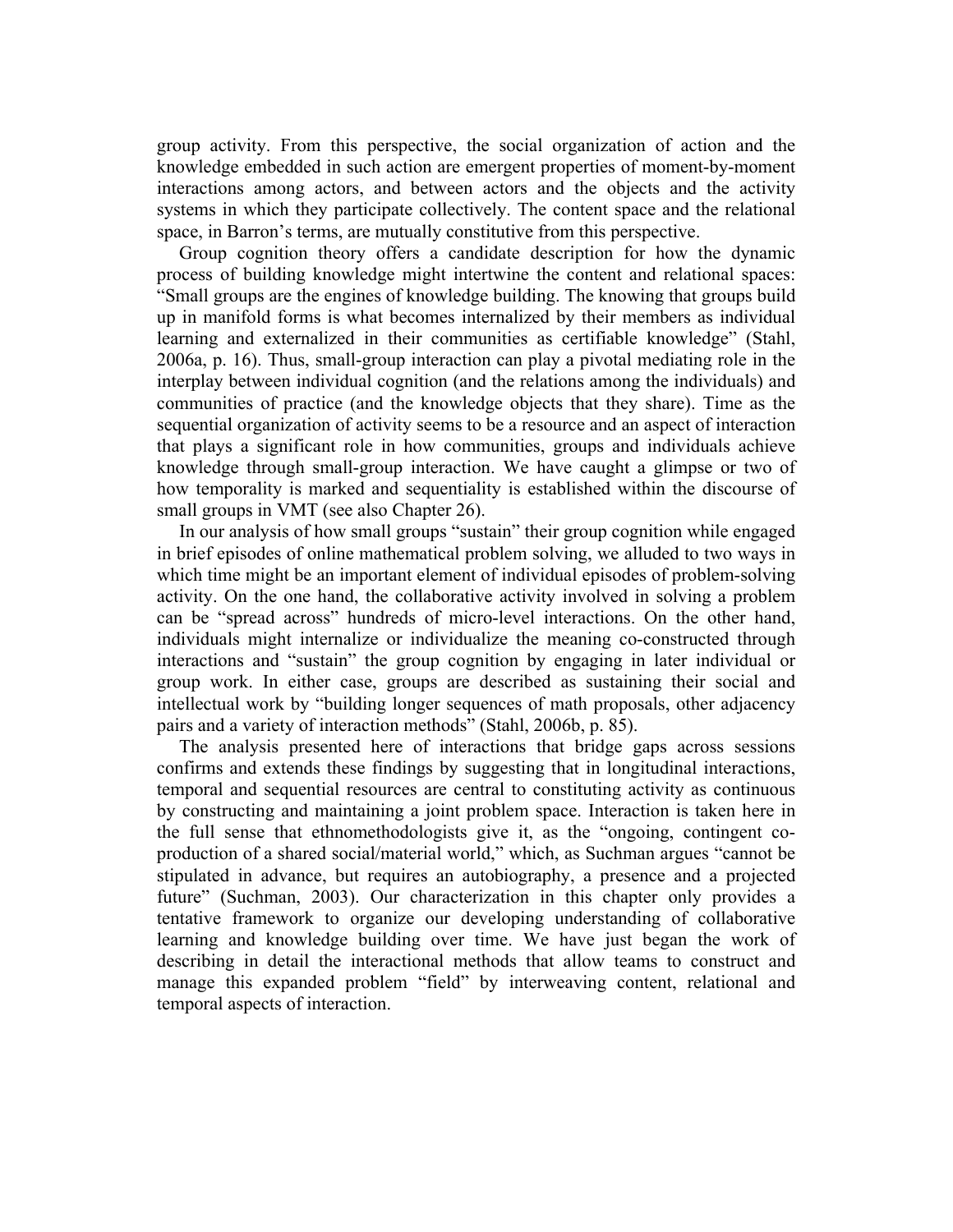### **References**

- Arrow, H., Poole, M. S., Henry, K. B., Wheelan, S., & Moreland, R. (2004). Time, change, and development: The temporal perspective on groups. *Small Group Research, 35*(1), 73- 105.
- Bales, R. F. (1953). The equilibrium problem in small groups. In T. Parsons, R. F. Bales  $\&$ E. A. Shils (Eds.), *Working papers in the theory of action* (pp. 111-161). New York, NY: Free Press.
- Barron, B. (2000). Achieving coordination in collaborative problem-solving groups. *Journal of The Learning Sciences, 9*(4), 403-436.
- Barron, B. (2003). When smart groups fail. *The Journal of the Learning Sciences, 12*(3), 307-359.
- Clark, H., & Brennan, S. (1991). Grounding in communication. In L. Resnick, J. Levine & S. Teasley (Eds.), *Perspectives on socially-shared cognition* (pp. 127-149). Washington, DC: APA.
- Dillenbourg, P., Baker, M., Blaye, A., & O'Malley, C. (1996). The evolution of research on collaborative learning. In P. Reimann & H. Spada (Eds.), *Learning in humans and machines: Towards an interdisciplinary learning science* (pp. 189-211). Oxford, UK: Elsevier.
- Engle, R. A. (2006). Framing interactions to foster generative learning: A situative explanation of transfer in a community of learners classroom. *Journal of the Learning Sciences, 15*(4), 451-498.
- Engle, R. A., & Conant, F. R. (2002). Guiding principles for fostering productive disciplinary engagement: Explaining an emergent argument in a community of learners classroom. *Cognition & Instruction, 20*(4), 399-483.
- Garfinkel, H. (1967). *Studies in ethnomethodology*. Englewood Cliffs, NJ: Prentice-Hall.
- Goffman, E. (1981). *Forms of talk*. Philadelphia, PA: University of Pennsylvania Press.
- Hausmann, R., Chi, M., & Roy, M. (2004). *Learning from collaborative problem solving: An analysis of three hypothesized mechanisms.* Paper presented at the 26nd annual conference of the Cognitive Science Society. Proceedings pp. 547-552.

Hutchins, E. (1996). *Cognition in the wild*. Cambridge, MA: MIT Press.

- Kirsch, D. (2009). Problem solving and situated cognition. In P. Robbins & M. Aydede (Eds.), *Cambridge handbook of situated cognition*. Cambridge, UK: Cambridge University Press.
- Koschmann, T., Zemel, A., Conlee-Stevens, M., Young, N., Robbs, J., & Barnhart, A. (2005). How do people learn: Member's methods and communicative mediation. In R. Bromme, F. W. Hesse & H. Spada (Eds.), *Barriers and biases in computer-mediated knowledge communication (and how they may be overcome)* (pp. 265-294). Amsterdam: Kluwer Academic Press.
- Kotovsky, K., & Simon, H. A. (1990). Why are some problems really hard: Explorations in the problem space of difficulty. *Cognitive Psychology, 22*, 143-183.
- Lemke, J. L. (2001). The long and the short of it: Comments on multiple timescale studies of human activity. *Journal of The Learning Sciences, 10*(1-2), 17-26.
- Lingnau, A., Hoppe, H. U., & Mannhaupt, G. (2003). Computer supported collaborative writing in an early learning classroom. *Journal of Computer Assisted Learning, 19*(2), 186-194.
- McGrath, J. E. (1991). Time, interaction, and performance (tip): A theory of groups. *Small Group Research, 22*(2), 147-174.